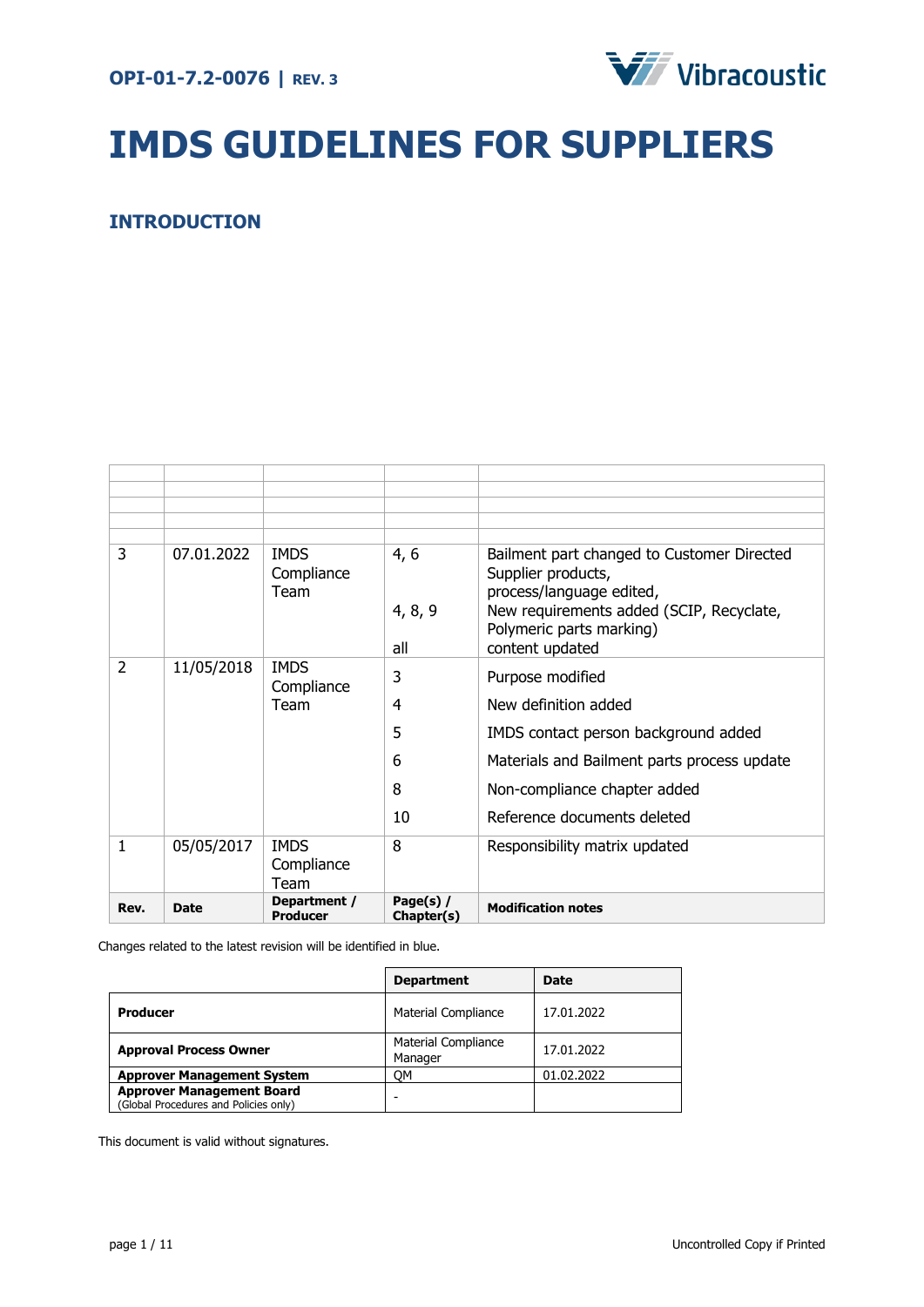

# **TABLE OF CONTENTS**

| <b>INTRODUCTION</b>                                     | 1              |
|---------------------------------------------------------|----------------|
| <b>1. PURPOSE</b>                                       | 3              |
| 2. SCOPE                                                | 3              |
| 3. TERMS / DEFINITIONS / ABBREVIATIONS                  | 3              |
| Definitions<br>3.1                                      | 3              |
| 3.2<br>Abbreviations                                    | $\overline{4}$ |
| 4. PROCESS / METHOD / PROCEDURE                         | 5              |
| <b>General IMDS Process</b><br>4.1                      | 5              |
| 4.2<br><b>IMDS Account Settings</b>                     | 5              |
| 4.2.1<br><b>IMDS &amp; REACH Contact Person</b>         | 5              |
| 4.2.2 User Notification Settings                        | 5              |
| <b>MDS Submission Requirements</b><br>4.3               | 6              |
| Time of MDS Submission<br>4.3.1                         | 6              |
| 4.3.2 Rejected MDSs                                     | 6              |
| 4.3.3 MDS Structure and Content                         | 6              |
| 4.3.4 Send vs. Propose                                  | $\overline{7}$ |
| 4.3.5 Change Management                                 | 8              |
| 4.3.6<br><b>Additional Mandatory Entry Requirements</b> | 8              |
| 4.4<br><b>CAMDS</b>                                     | 9              |
| 4.5<br><b>Additional Product Compliance Reporting</b>   | 9              |
| Non-Compliance<br>4.6                                   | 9              |
| <b>5. RESPONSIBILITIES</b>                              | 10             |
| <b>6. APPENDIX / ENCLOSURES</b>                         | 10             |
| <b>7. FURTHER REFERENCE DOCUMENTS</b>                   | 10             |
| <b>Valid Supporting Documents</b><br>7.1                | 10             |
| <b>8. DOCUMENTATION</b>                                 | 11             |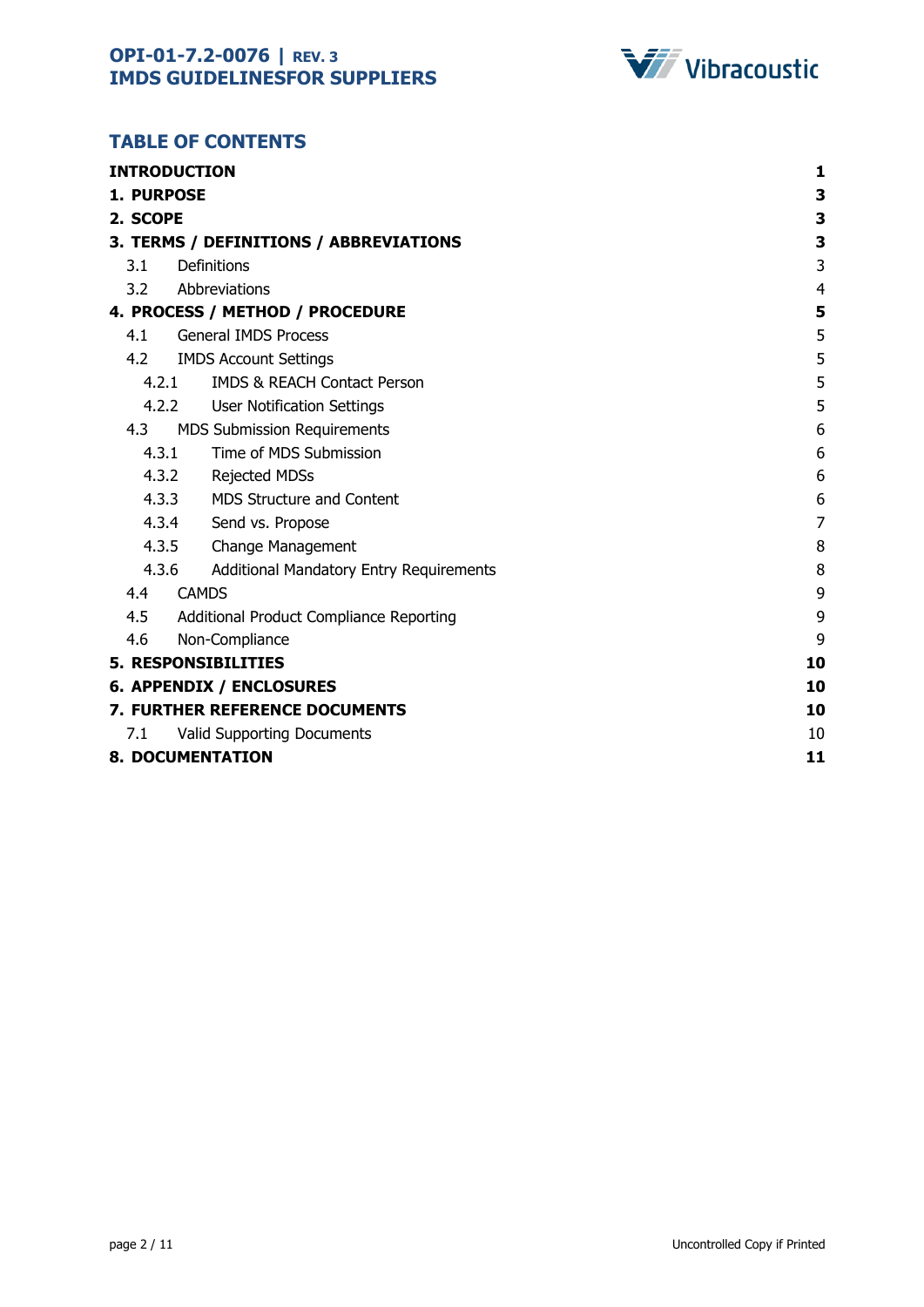

# <span id="page-2-0"></span>**1. PURPOSE**

This standard functions to achieve efficient, timely, current, and accurate reporting and management of product compliance data. VC wants to ensure that suppliers structure their product compliance reporting processes in such a way, so that it is in line with VC quality requirements and data can be utilized to verify relevant legal and customer specific compliance requirements.

IMDS is a part of the VC supplier PPAP and as it is described in VC standard contracts, it is compulsory for the supplier to provide IMDS reporting free of charge.

# <span id="page-2-1"></span>**2. SCOPE**

This standard applies to all suppliers and their respective products supplied to all sites of Vibracoustic facilities worldwide. This standard is not applicable for VC inter-company supplied products.

This OPI is for external use.

# <span id="page-2-2"></span>**3. TERMS / DEFINITIONS / ABBREVIATIONS**

## <span id="page-2-3"></span>**3.1 Definitions**

## • **International Material Data System**

 International Material Data System is a web-based tool of the automotive industry, utilized to communicate material composition data of products, in form of Material Data Sheets along the supply chain. The intended use of the data is in large to verify as well as manage product compliance, regarding legal and/or customer specific restricted or prohibited substance requirements. The use of the system is free for members of the respective supply chain, who can register their company and access the system via [www.mdsystem.com.](http://www.mdsystem.com/)

#### • **Material Data Sheet**

 Material Data Sheets describe products in their end state, as they will be contained in the finished vehicle. MDSs depict detailed material content as well as structure of supplied products.

## • **Products**

 Products as defined for this standard are all assemblies, components, semi-finished components, and materials utilized by VC and/or customers of VC.

## • **IMDS Rules & Recommendations**

 IMDS rules and recommendations describe the procedures as well as requirements that govern the use of IMDS and are identified with a three-digit number and in some case an alphanumeric extension (i.e. 001 or 001a). Current and previously valid versions of recommendations can be found via the help menu after logging into the IMDS.

## • **Customer Specific Requirements**

 These are requirements, which are in addition to or deviate from general requirements and are specific to VC and/or customers of VC.

## • **Restricted Substances**

 Substances, which are either prohibited, or their use and/or applications are restricted due to legal and/or customer specific requirements.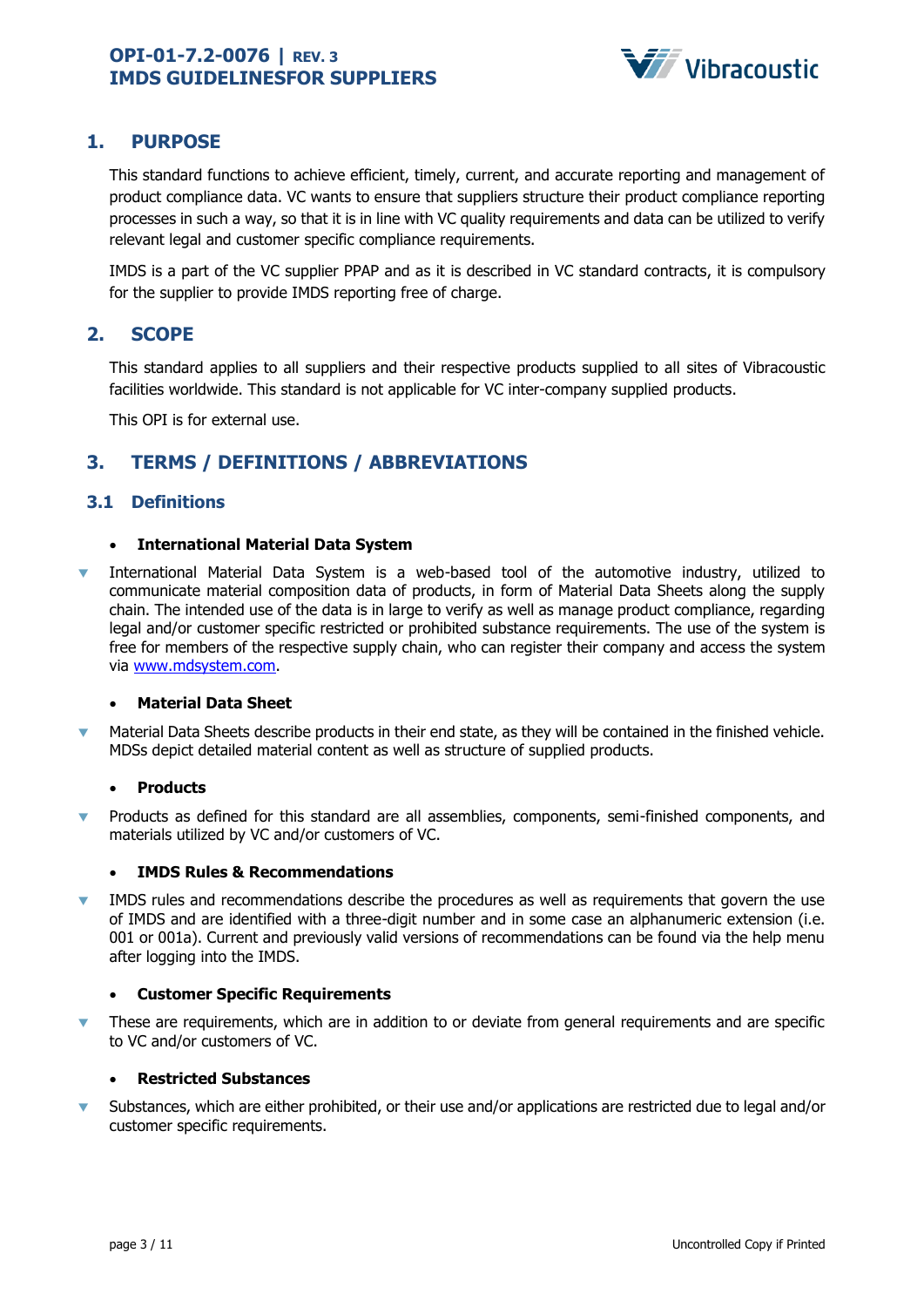

## • **Carry Over Products**

 These are products, which were intended and utilized in previous projects that are utilized again for new or different projects.

## • **Customer Directed Supplier Products**

- These are either assemblies, components, semi-finished components, or materials utilized in the production of VC-supplier or VC-customer products as a requirement directed by the customer. Customer Directed Supplier Products, as defined for this standard, include VC as the
	- **v** CDSP Supplier VC products utilized by suppliers at the direction of VC
	- $\bullet$  CDSP Recipient Supplier products utilized by VC at the direction of its customers

## • **Recyclate**

- Raw materials generated from recycled products or materials and re-used in the manufacturing of new materials and are defined in two categories.
	- Content of post-industrial/pre-consumer recyclate (see ISO 14021)
	- Recyclate that has been diverted from the waste stream during a manufacturing process. Excluded is reutilization of materials, such as rework, regrind or scrap generated in a process and capable of being reclaimed within the same process that generated it (home scrap recycling)
	- Content of post-consumer recyclate (see ISO 14021) Recyclate that has been generated by households or by commercial, industrial and institutional facilities in their role as end-users of the product which can no longer be used for its intended purpose. This includes returns of material from the distribution chain.

## <span id="page-3-0"></span>**3.2 Abbreviations**

| <b>APQP</b>    |   | <b>Advanced Product Quality Planning</b>                                                                     |
|----------------|---|--------------------------------------------------------------------------------------------------------------|
| <b>CAMDS</b>   | ٠ | China Automotive Data System                                                                                 |
| <b>CDSP</b>    | ۰ | Customer Directed Supplier Product/Part                                                                      |
| <b>CM</b>      |   | <b>Conflict Minerals</b>                                                                                     |
| <b>COP</b>     |   | Carry Over Products                                                                                          |
| <b>CSR</b>     |   | <b>Customer Specific Requirements</b>                                                                        |
| <b>IMDS</b>    | ۰ | <b>International Material Data System</b>                                                                    |
| <b>MDS</b>     |   | <b>Material Data Sheets</b>                                                                                  |
| <b>PPAP</b>    |   | Production Part Approval Process                                                                             |
| <b>REC</b>     |   | <b>IMDS Rules and Recommendations</b>                                                                        |
| <b>RS</b>      |   | <b>Restricted Substances</b>                                                                                 |
| <b>SC</b>      |   | IMDS Steering Committee, ILI Metals, Stahl und Eisen Liste                                                   |
| <b>SVHC</b>    |   | Substances of Very High Concern                                                                              |
| <b>SCIP</b>    |   | Data System for SVHC in articles as such or in complex<br>products according to EU Waste Framework Directive |
| <b>SQA</b>     |   | <b>Supplier Quality Assurance</b>                                                                            |
| <b>VC MD</b>   |   | <b>Vibracoustic Material Development</b>                                                                     |
| VC IMDS Team - |   | vibracoustic@imds-team.com                                                                                   |
| <b>VDA</b>     |   | Verein der Deutschen Automobilindustrie (German Association of the<br>Automotive Industry)                   |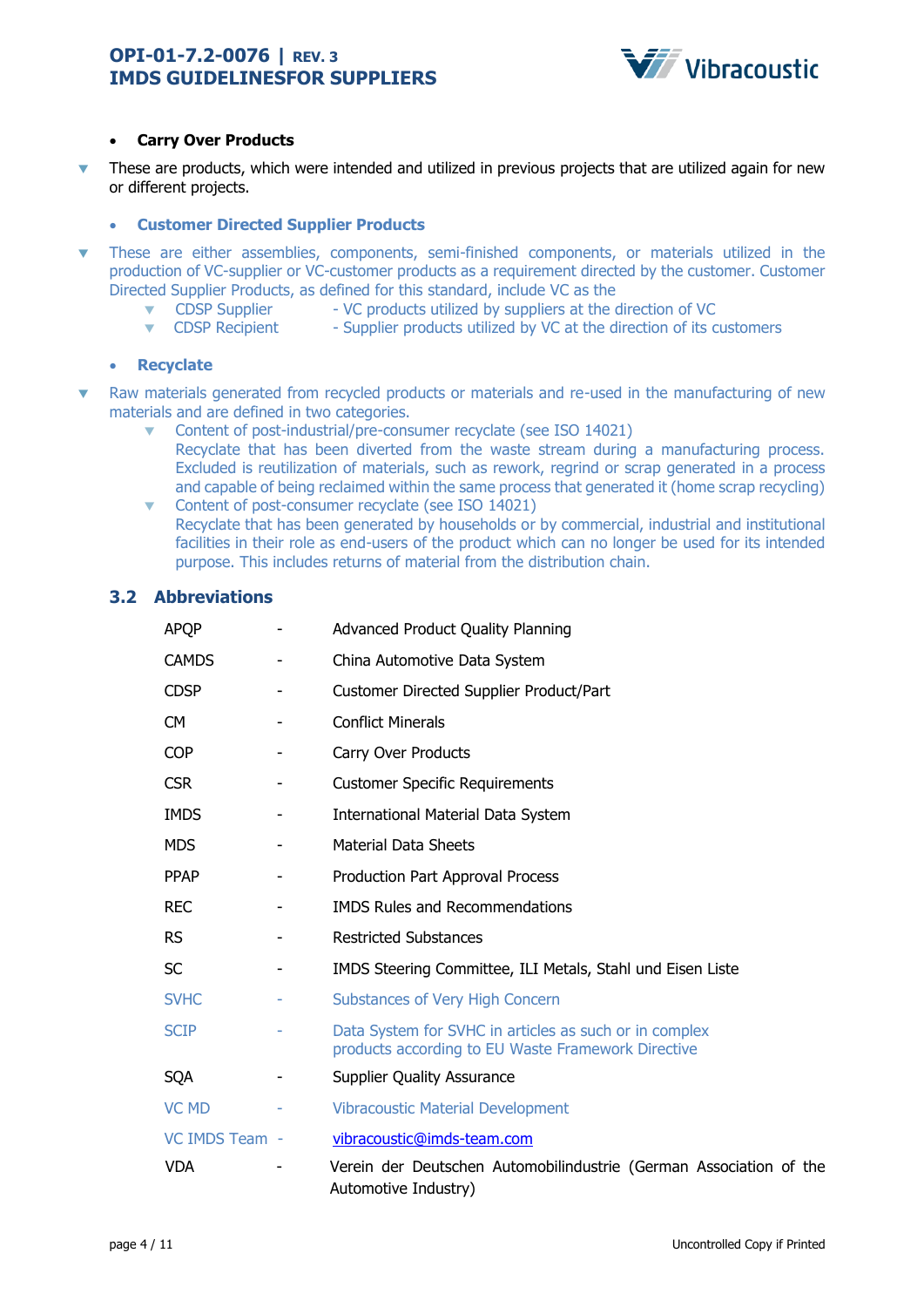

# <span id="page-4-0"></span>**4. PROCESS / METHOD / PROCEDURE**

## <span id="page-4-1"></span>**4.1 General IMDS Process**

In addition to the material compliance reporting requirements described here, suppliers are required to adhere to all IMDS processes detailed in IMDS recommendations, legal and/or customer specific requirements. A detailed description of IMDS process requirements can be found in IMDS.

## <span id="page-4-2"></span>**4.2 IMDS Account Settings**

#### <span id="page-4-3"></span>**4.2.1 IMDS & REACH Contact Person**

In compliance with IMDS REC 001, all MDSs submitted to VC must contain current/correct contact information for supplier IMDS as well as REACh contact person. IMDS/REACh contacts are utilized by VC IMDS team to contact suppliers about submitted MDSs and/or other material compliance issues.

In the event of a contact person leaving supplier, who was previously used in an MDS submitted to VC, supplier should either

- a) update the departing persons contact information with a new contact information in IMDS
- b) submit a new version of the previously submitted MDS ID with new and valid contact person
- c) designate a general default contact in IMDS

It is strongly recommended by VC to participate in an official IMDS training before starting to operate in IMDS. Any company submitting information in IMDS is liable for it and this information is likely to be used as evidence of material compliance.

## <span id="page-4-4"></span>**4.2.2 User Notification Settings**

To receive automated notification about the accepted/rejected status of MDSs sent to VC, relevant information about GADSL and/or REACh-SVHC substances, users must activate the corresponding check box in "Personal Settings" of the user account and ensure the e-mail address is correct.

| Administration $\sim$ 1.<br>Select<br>Language<br>Personal Settings 2. | <b>User data</b><br>Company ID 148270<br>$\wedge$<br>Company Name Vibracoustic AG<br>User ID                                                                                                                | Subscribe e-mails for the following events<br>MDS Request rejected No<br>$\vee$<br>Own MDS Request due No<br>$\vee$<br>$0 \frac{1}{2}$<br>Days                                               |
|------------------------------------------------------------------------|-------------------------------------------------------------------------------------------------------------------------------------------------------------------------------------------------------------|----------------------------------------------------------------------------------------------------------------------------------------------------------------------------------------------|
|                                                                        | 1. Notifications set for<br>> "MDS rejected"<br>> "IMDS Expiry Notification"<br>> "Conf. GADSL Information"<br>> "Conf. Candidate List (REACh SVHC Information"<br>2. E-Mail address is current and correct | MDS Request MDS Request received<br>Received MDS Request due<br>Days $0 \oplus$<br>MDS Request deleted<br>MDS ØMDS rejected<br>MDS accepted<br>MDS received                                  |
|                                                                        | Last name Do<br>First name Jon<br>Telephone No. 800 555 1212<br>Fax No.<br>E-Mail Address jon.doe@supplier<br>M                                                                                             | Follow-up due<br>Conf. GADSL Information<br>Conf. Candidate List (REACH SVHC) Information<br>Information √ IMDS Expiry Notification<br>Newsletter<br><b>IMDS</b> Product related Information |

User account settings should be set for each IMDS user, who submits material compliance data to VC.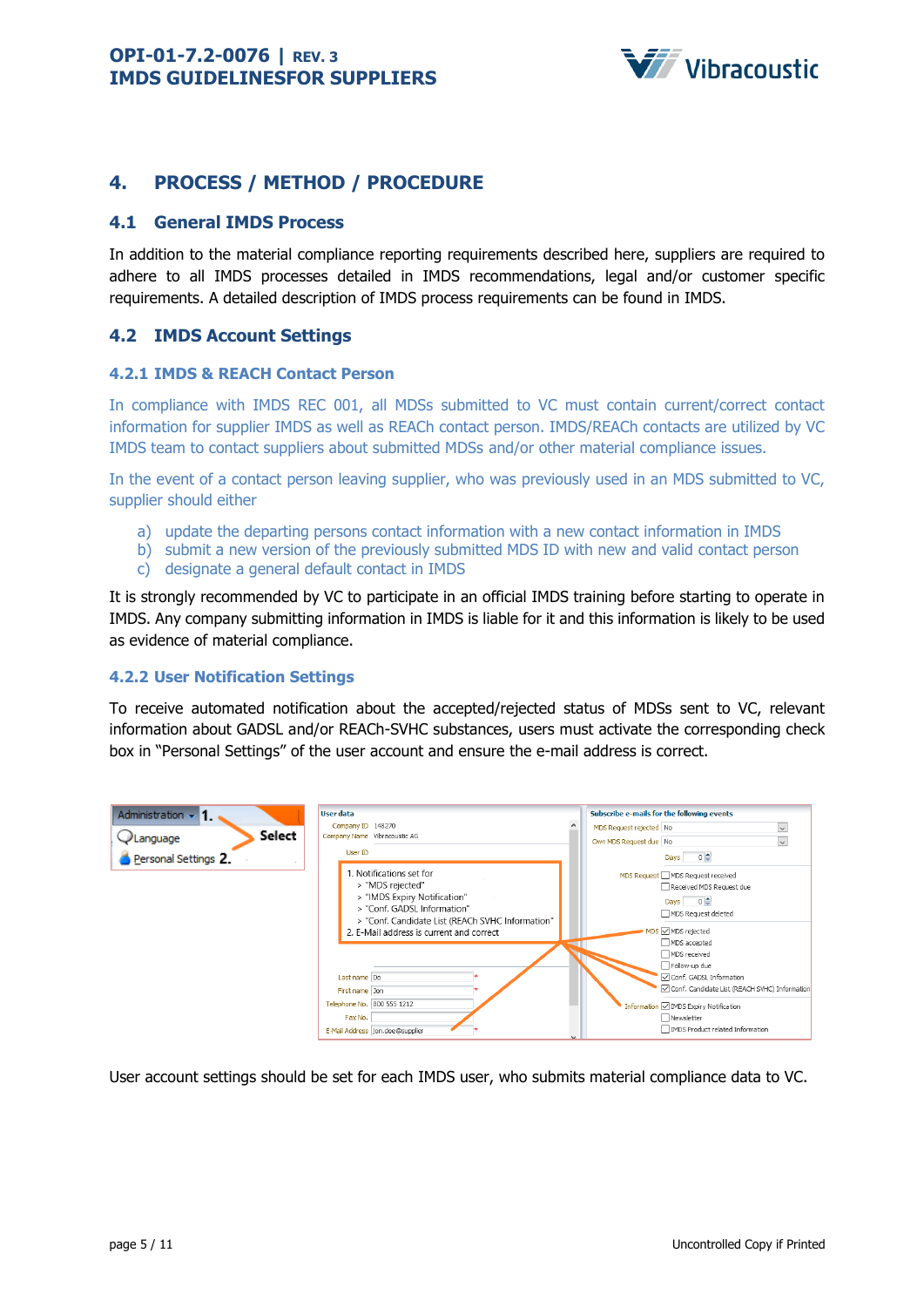

## <span id="page-5-0"></span>**4.3 MDS Submission Requirements**

## <span id="page-5-1"></span>**4.3.1 Time of MDS Submission**

All suppliers are required to submit MDSs for all products supplied to VC as soon as possible, but no later than PPAP.

An MDS, which has been verified and accepted by VC IMDS Team, may be required prior to submitting PPAP documents to VC. Suppliers need to allow sufficient time for processing loops, due to possible MDS rejections by VC IMDS Team.

Published MDSs are not valid for PPAP documents, unless authorized by VC-SQA in advance and corresponding MDSs have been verified for correctness by VC IMDS Team. MDSs published by the IMDS Steering Committee are exempt from this restriction.

## <span id="page-5-2"></span>**4.3.2 Rejected MDSs**

Rejected MDSs must be corrected according to rejection reasons of VC IMDS team and re-submitted to VC within 5 days. Corrections must be performed by editing the rejected MDS ID / version and avoid creating a new version / ID due to a rejection.

#### <span id="page-5-3"></span>**4.3.3 MDS Structure and Content**

Suppliers are required to submit MDSs which depict the physical structure and content of their respective products supplied to VC (e. g. components, semi-finished components, materials, assemblies).

All MDSs will be submitted to our Vibracoustic global IMDS account ID 148270.

## **4.3.3.1MDS Content**

It is imperative that suppliers do not create MDS content for sub-suppliers, as the data creator bares sole responsibility for legal and CSR RS requirements.

|                    |                                                                                                                                                                     | Source: IMDS REC 001 |  |
|--------------------|---------------------------------------------------------------------------------------------------------------------------------------------------------------------|----------------------|--|
| Rule/Guideline     | Description                                                                                                                                                         |                      |  |
| $\vert$ Rule 3.1.A | Material data must be passed along the supply chain (tier <sup>n</sup> $\rightarrow$ tier <sup>n-1</sup> $\rightarrow$ $\rightarrow$ 1<br>automobile manufacturer). |                      |  |

## **4.3.3.2Materials**

For standard materials with VDA -and corresponding IMDS- classifications 1-4, MDSs published by the IMDS Steering Committee must be used. For modified standard materials in classifications 1 to 3, materials must contain following remarks/content and follow the described submission process:

- $\circ$  "mod." or "modified" as part of the standard material number
- $\circ$  the MDS must contain applicable "norms / standards" (e.g. DIN, EN, SAE, GB, JIS etc.)
- o for standard materials modified to show reduced regulated substance content within a standard (e. g. <0.1% Pb in aluminum alloys), modified standard materials published by IMDS Committee must be used
- $\circ$  prior to submitting MDSs with modified standard materials, supplier should notify VC by submitting the corresponding material certificate to vc-data-check@imds-team.com

Material names must be according to REC 001 as well as Annex I Recommendation 001a, therefore material names of classifications 5-5.X must reflect their respective nomenclature.

All Material MDSs submitted to VC must contain a norm as defined in REC 001 for the corresponding classification (e.g. class 5.3. ISO 1629, 5.1.a/b ISO 1043 1-4)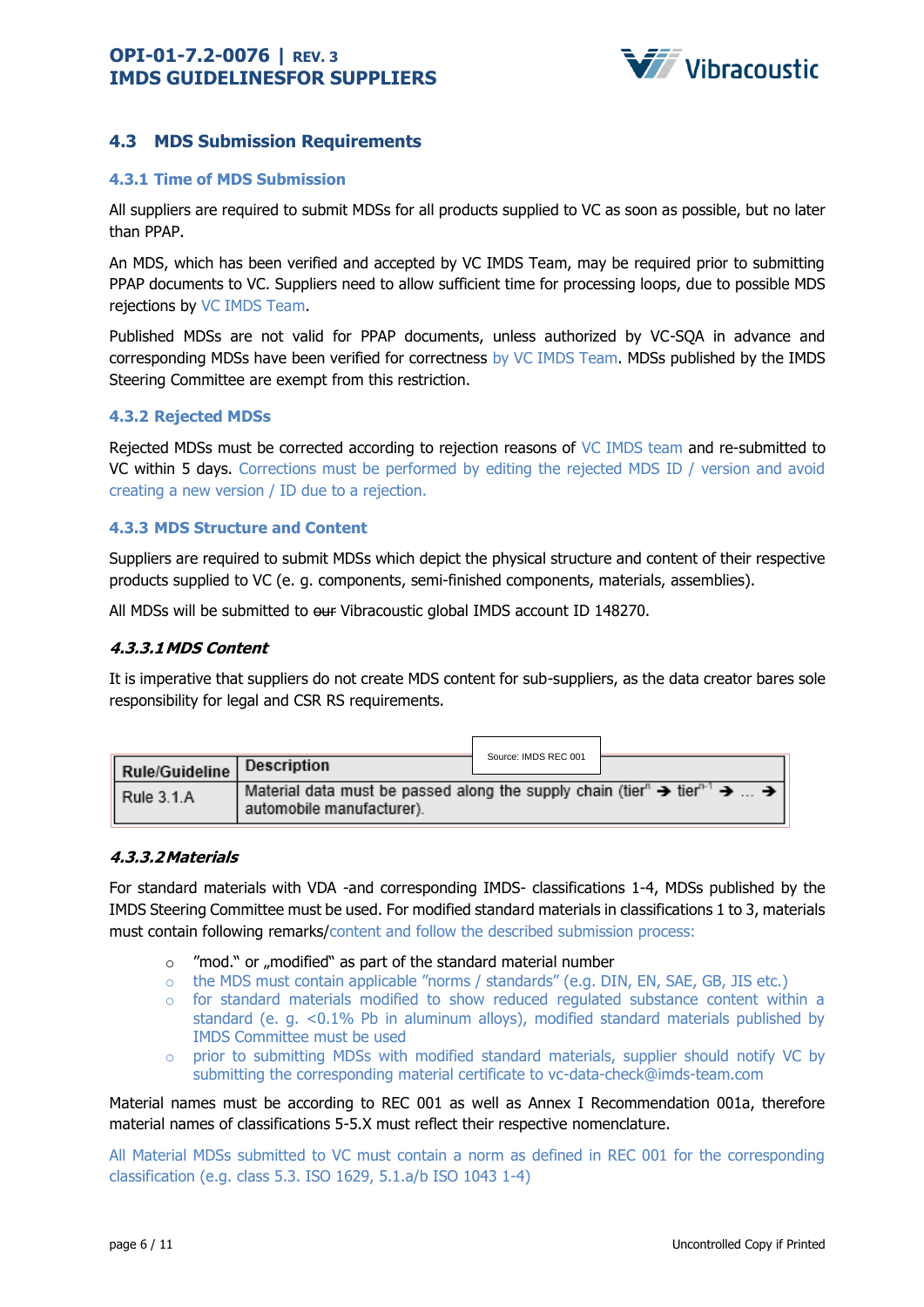

## **4.3.3.3Customer Directed Supplier Products**

a) Suppliers that supply products to VC at the direction of supplier's OEM customer, must submit MDSs according to the process depicted in the following flow diagram



b) Suppliers who utilize VC products in manufacturing, at the direction of VC, must obtain the corresponding MDS from VC IMDS Team

## <span id="page-6-0"></span>**4.3.4 Send vs. Propose**

Suppliers should always utilize the send function of IMDS when submitting MDSs to VC, so the integrity of MDS versions according to change management can be ensured throughout the product life cycle. Propose may only be utilized for CDS parts or identical products supplied to more than just VC.

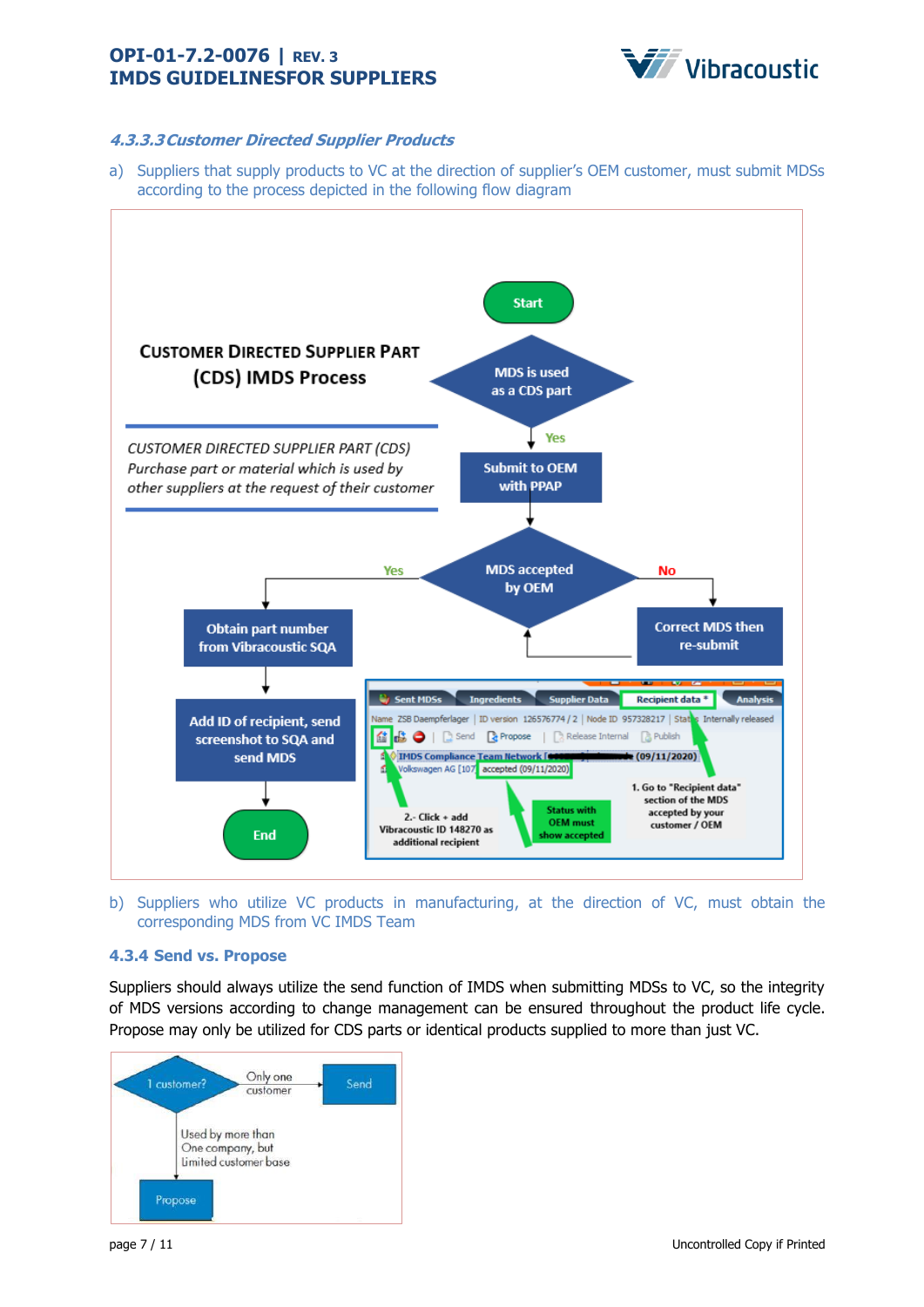

## <span id="page-7-0"></span>**4.3.5 Change Management**

Suppliers are required to maintain submitted MDS IDs according to change management requirements specified in Recommendation 001, as well as special requests by VC and update content accordingly.



# **4.3.5.1 Additional MDS Update Requirements**

An updated version of previously submitted MDSs may also be required, if supplier products are utilized as COPs by VC, content is otherwise outdated or suboptimal, so that material compliance with current IMDS as well as legal requirements and CSR can be assured.

# **4.3.5.2 MDS Version Control**

The MDS version system serves to document material compliance throughout the product life cycle. Therefore, new versions of previously submitted MDSs should only be submitted according to change management requirements specified in REC 001, or as requested by VC, and must reflect physical changes to products.



## <span id="page-7-1"></span>**4.3.6 Additional Mandatory Entry Requirements**

# **4.3.6.1 SCIP**

These entries must be completed accordingly if the supplier MDS contains SCIP-SVHC.

| $\vee$ SCIP                            |                   |                        |                        |         |             |                                                                                      |  |
|----------------------------------------|-------------------|------------------------|------------------------|---------|-------------|--------------------------------------------------------------------------------------|--|
| SCIP No.                               |                   |                        |                        |         |             |                                                                                      |  |
| SCIP Submission No.                    |                   |                        |                        |         |             | <b>Mandatory Entry Field</b>                                                         |  |
| Production in European Union No Data   |                   |                        | $\checkmark$           |         |             |                                                                                      |  |
| <b>Article Category</b>                | 000               |                        |                        |         |             |                                                                                      |  |
|                                        | <b>Taric Code</b> | Description<br>Level 1 | Description<br>Level 2 | Level 3 | Description | Descriptions Levels 4 - 10                                                           |  |
|                                        | 8708999790        |                        |                        |         |             | Vehicles, air Vehicles oth   Parts and ac   Other parts and accessories > Other > Ot |  |
| SVHC Safe Use Instructions<br>Required |                   |                        |                        |         |             |                                                                                      |  |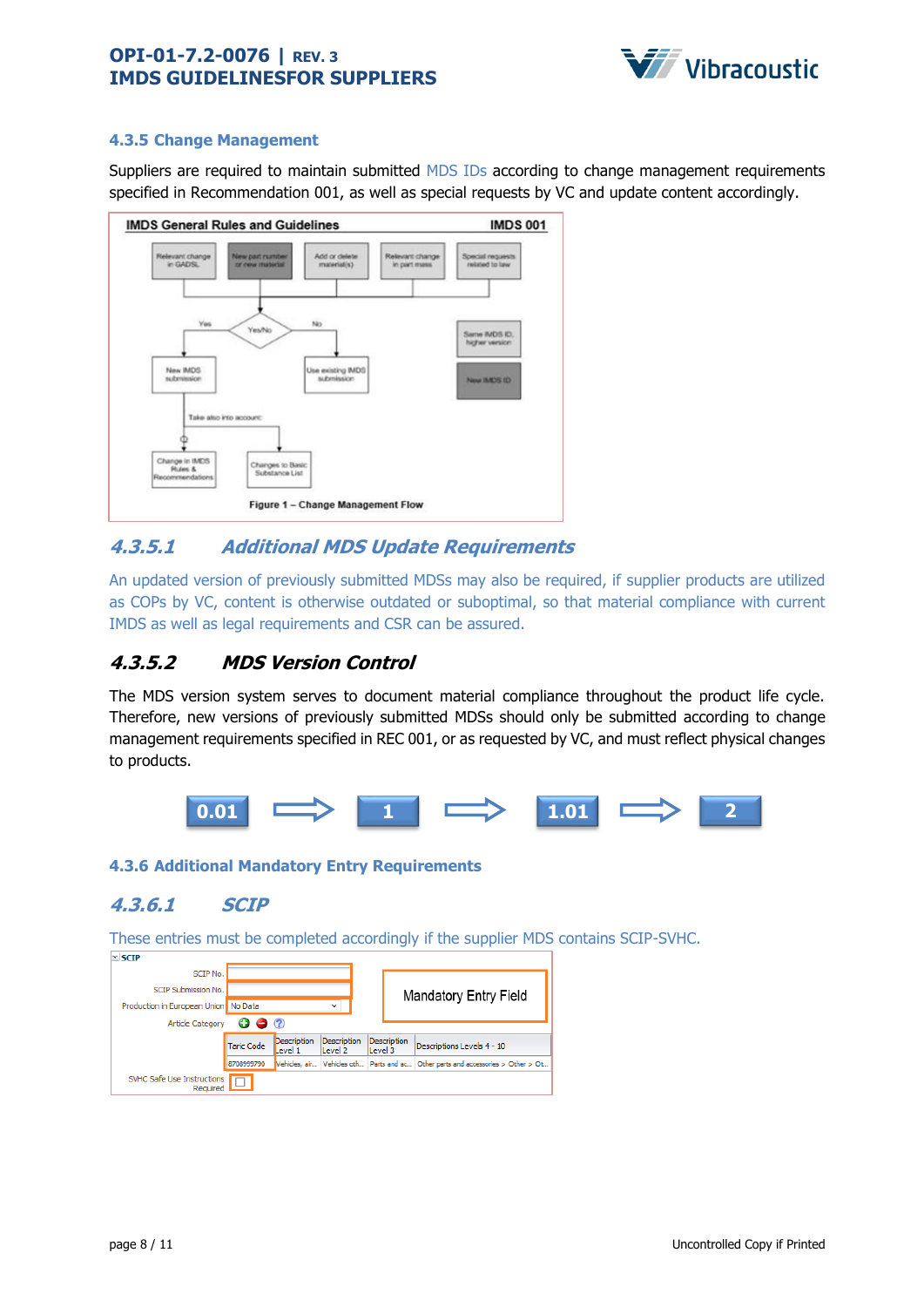

# **4.3.6.2 Recyclate**

The question must always be answered with yes or no, according to the recyclate content



# **4.3.6.3 Polymeric Parts Marking**

The question must always be answered and according to the recyclate content



## <span id="page-8-0"></span>**4.4 CAMDS**

As VC serves several customers in China, material compliance reporting may also be required in CAMDS. All processes described in this standard also apply for reporting in CAMDS, so long as they do not stand in conflict with CAMDS terms of use.

## <span id="page-8-1"></span>**4.5 Additional Product Compliance Reporting**

Some legal and CSR may require reporting in additional tools and or formats (i. e. CM reporting)

# <span id="page-8-2"></span>**4.6 Non-Compliance**

In case that the supplier is not able to provide a compliant IMDS entry or that a material compliance violation is found in the IMDS information submitted to VC, escalation in the Vibracoustic organization will be initiated as follows:

- Level 1: Supplier MC Meeting (including an action plan)
- Level 2: MC-Support (VC/external support required to solve issues. All costs charged to supplier)
- New Business Hold (NBH)

The supplier shall submit the action plan three business working days in advance so that all participants can be prepared for the meeting. As part of the action plan the supplier will be asked to take an official IMDS training and provide with evidence to VC in the period of the next three months.

In addition, IMDS compliance is tracked in our Supplier Management Data Base. The supplier will be tagged as IMDS non-compliant and this information will be considered for the next supplier evaluation process.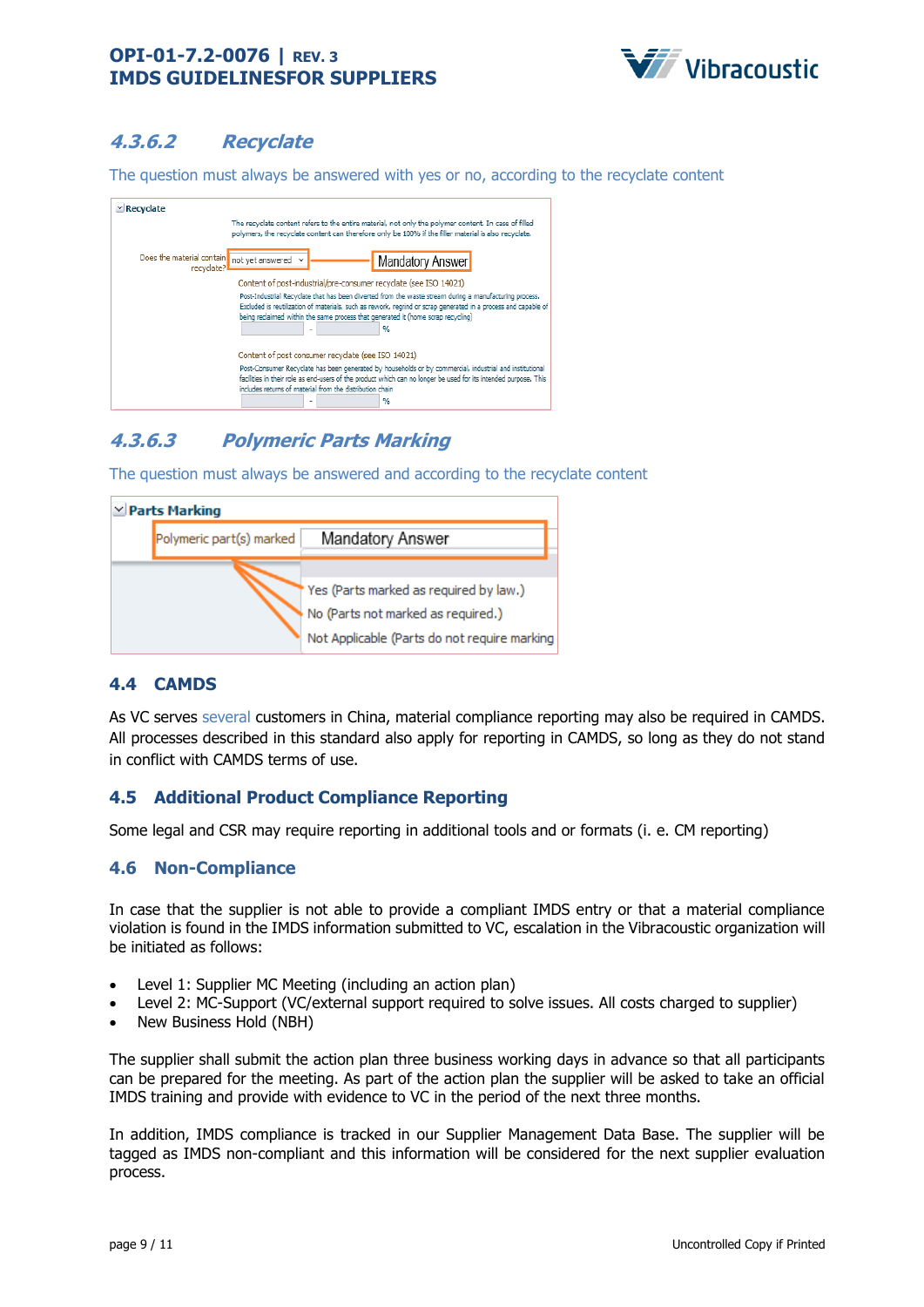

# <span id="page-9-0"></span>**5. RESPONSIBILITIES**

List the actions and responsibilities according to the RACI\* chart logic, including level of responsibility. Please include a flow chart presentation of the respective responsibilities.

\* **R**esponsible: Process owner, responsible to carry out the business process (implementation, execution) **A**ccountable: Approver, responsible for the result of the business process (objectives, design, monitoring) **C**onsulted: Experts; two-way communication **I**nformed: Persons that need to be kept up to date; one-way communication

| Task /Function                             | <b>VC MD</b> | <b>Supplier</b> | <b>VC IMDS</b><br>Team $*$ | <b>SCM</b> | <b>Material</b><br><b>Compliance</b><br><b>Management</b> |
|--------------------------------------------|--------------|-----------------|----------------------------|------------|-----------------------------------------------------------|
| <b>Create IMDS entries for VC products</b> |              |                 | $\mathsf{R}$               |            | A                                                         |
| <b>Create Rubber Compounds in IMDS</b>     | R, A         |                 |                            |            | C                                                         |
| <b>Create supplier components in IMDS</b>  |              | $\mathsf{R}$    |                            | A          | C                                                         |
| Approval supplier entries in IMDS          | C            |                 | R, A                       |            | C                                                         |
|                                            |              |                 |                            |            |                                                           |
|                                            |              |                 |                            | .          |                                                           |

\*VC IMDS Team: [vibracoustic@imds-team.com](mailto:vibracoustic@imds-team.com)

# <span id="page-9-1"></span>**6. APPENDIX / ENCLOSURES**

Additional information, notes, examples and forms which have to be used can be listed in the appendix.

| No. | <b>Type of Document</b> | <b>Title/Description</b>                                                | <b>Enclosure</b> |
|-----|-------------------------|-------------------------------------------------------------------------|------------------|
|     | <b>Global Procedure</b> | Quality Assurance Measures for Procurement of<br><b>Purchased Parts</b> | GP-01-7.4-0007   |
|     | <b>Global Procedure</b> | <b>Logistics Requirements for Suppliers</b>                             | GP-01-7.4-0009   |
|     |                         | <b>General Framework Agreement</b>                                      |                  |
|     | Form                    | <b>Supplier Self-Assessment</b>                                         | FO-01-7.4-0056   |

# <span id="page-9-2"></span>**7. FURTHER REFERENCE DOCUMENTS**

## <span id="page-9-3"></span>**7.1 Valid Supporting Documents**

• General purchasing terms and conditions of VC purchase.